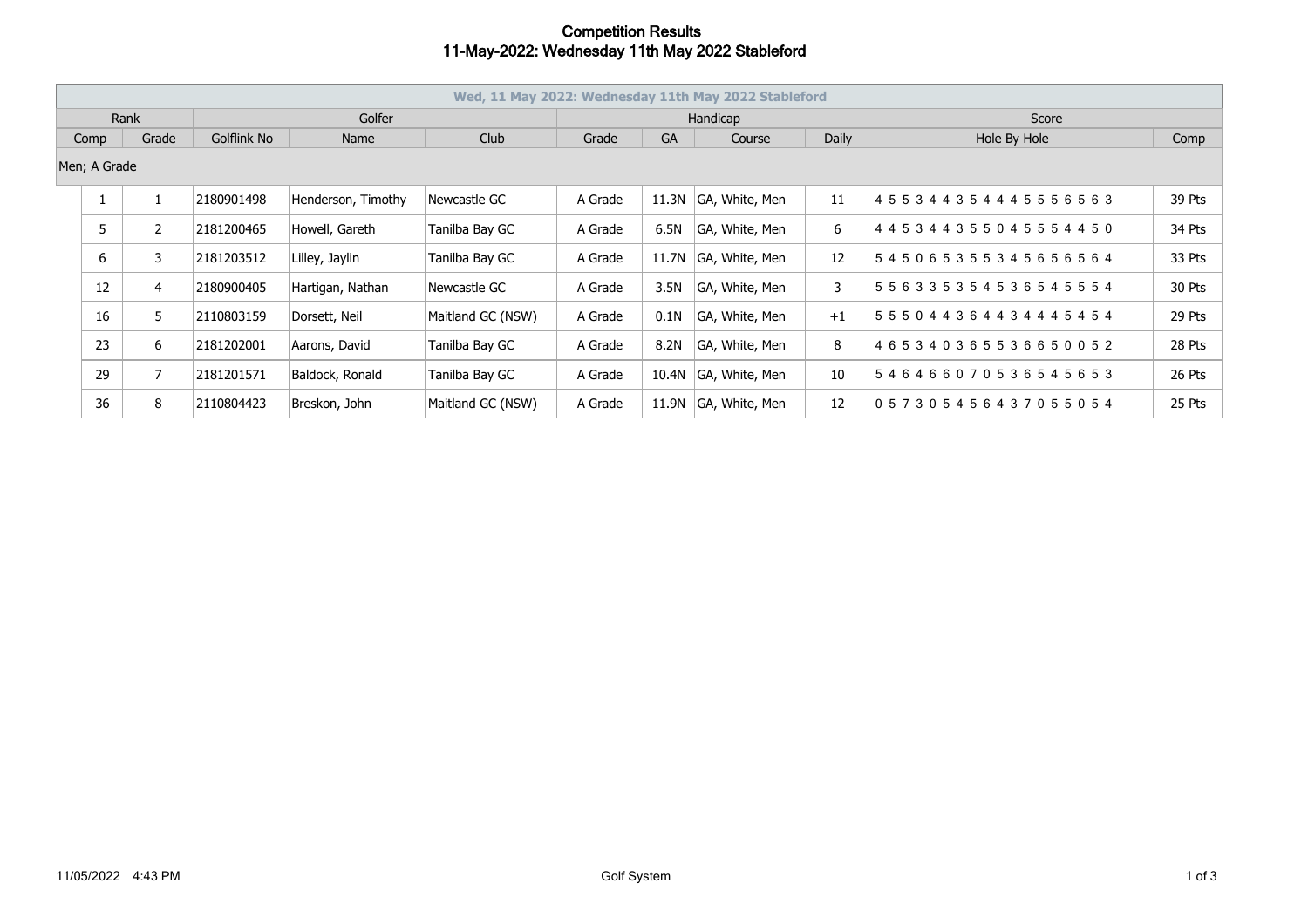## **Competition Results 11-May-2022: Wednesday 11th May 2022 Stableford**

| Rank            |                | Golfer      |                       |                | Handicap       |            |                      |       | Score                               |        |
|-----------------|----------------|-------------|-----------------------|----------------|----------------|------------|----------------------|-------|-------------------------------------|--------|
| Comp            | Grade          | Golflink No | Name                  | Club           | Grade          | ${\sf GA}$ | Course               | Daily | Hole By Hole                        | Comp   |
| Men; B Grade    |                |             |                       |                |                |            |                      |       |                                     |        |
| $\overline{2}$  | $1\,$          | 2180902727  | Waddell, Matthew      | Newcastle GC   | <b>B</b> Grade |            | 25.9N GA, White, Men | 27    | 567457466535650763                  | 37 Pts |
| 3               | $\overline{2}$ | 2061702003  | Lilley, Jonathan      | Fairbairn GC   | <b>B</b> Grade |            | 17.5N GA, White, Men | 18    | 546364465505405564                  | 36 Pts |
| 4               | 3              | 2181200223  | Burkett, Andrew       | Tanilba Bay GC | <b>B</b> Grade |            | 23.5N GA, White, Men | 25    | 657076465546765563                  | 34 Pts |
| $7\overline{ }$ | 4              | 2181202458  | Phillips, Christopher | Tanilba Bay GC | <b>B</b> Grade |            | 19.5N GA, White, Men | 20    | 405340566506755564                  | 32 Pts |
| 8               | 5              | 2180902618  | Gidley, Paul          | Newcastle GC   | <b>B</b> Grade | 20.1N      | GA, White, Men       | 21    | 660307554436665674                  | 31 Pts |
| 9               | 6              | 2181201650  | Chapman, Scott        | Tanilba Bay GC | <b>B</b> Grade |            | 15.2N GA, White, Men | 16    | 056465350634456064                  | 31 Pts |
| 10              | 7              | 2181202734  | Langdon, Ian          | Tanilba Bay GC | <b>B</b> Grade |            | 14.6N GA, White, Men | 15    | 047456465635045564                  | 30 Pts |
| 11              | 8              | 2181200211  | Brown, Richard        | Tanilba Bay GC | <b>B</b> Grade |            | 20.7N GA, White, Men | 22    | 550377466546655604                  | 30 Pts |
| 13              | 9              | 2181201982  | McDevitt, Dennis      | Tanilba Bay GC | <b>B</b> Grade |            | 21.4N GA, White, Men | 22    | 5 6 6 4 6 5 4 0 5 5 4 0 5 6 5 6 6 0 | 30 Pts |
| 14              | 10             | 2181201205  | Chisholm, Stephen     | Tanilba Bay GC | <b>B</b> Grade | 26.3N      | GA, White, Men       | 28    | 578357576605645070                  | 30 Pts |
| 15              | 11             | 2181200812  | Knight, Keiran        | Tanilba Bay GC | <b>B</b> Grade |            | 17.7N GA, White, Men | 18    | 756377576436655456                  | 29 Pts |
| 17              | 12             | 2181202596  | Clayton, John         | Tanilba Bay GC | <b>B</b> Grade | 15.4N      | GA, White, Men       | 16    | 465405406545555603                  | 29 Pts |
| 18              | 13             | 2181203511  | Lilley, Noah          | Tanilba Bay GC | <b>B</b> Grade |            | 14.3N GA, White, Men | 15    | 5 6 0 3 0 6 2 6 4 5 4 8 6 5 4 5 4 0 | 29 Pts |
| 19              | 14             | 2181201812  | Bevz, Oscar           | Tanilba Bay GC | <b>B</b> Grade |            | 14.5N GA, White, Men | 15    | 6 6 6 4 6 6 5 6 5 0 4 5 5 5 5 0 4 3 | 28 Pts |
| 20              | 15             | 2181200403  | Hamson, Leslie        | Tanilba Bay GC | <b>B</b> Grade | 20.5N      | GA, White, Men       | 21    | 566307476556666664                  | 28 Pts |
| 21              | 16             | 2181201134  | Osborne, William      | Tanilba Bay GC | <b>B</b> Grade |            | 21.5N GA, White, Men | 22    | 667350475557750564                  | 28 Pts |
| 22              | 17             | 2181200632  | Moran, Les            | Tanilba Bay GC | <b>B</b> Grade |            | 15.6N GA, White, Men | 16    | 556356475506560664                  | 28 Pts |
| 24              | 18             | 2181203213  | Hartigan, Stephen     | Tanilba Bay GC | <b>B</b> Grade |            | 20.2N GA, White, Men | 21    | 577300270646650564                  | 27 Pts |
| 25              | 19             | 2181200310  | Chapman, Gary         | Tanilba Bay GC | <b>B</b> Grade |            | 18.6N GA, White, Men | 19    | 656406475500055644                  | 27 Pts |
| 26              | 20             | 2181203455  | Roach, Ian            | Tanilba Bay GC | <b>B</b> Grade | 16.8N      | GA, White, Men       | 17    | 560466465546065474                  | 27 Pts |
| 27              | 21             | 2181201712  | Duers, Shane          | Tanilba Bay GC | <b>B</b> Grade |            | 22.2N GA, White, Men | 23    | 566075065540054064                  | 27 Pts |
| 28              | 22             | 2181200200  | Van Waard, Richard    | Tanilba Bay GC | B Grade        |            | 26.6N GA, White, Men | 28    | 4 4 0 4 5 0 0 6 5 7 5 0 6 6 0 7 7 4 | 27 Pts |
| 30              | 23             | 2181203577  | Grace, Peter          | Tanilba Bay GC | <b>B</b> Grade |            | 23.2N GA, White, Men | 24    | 676477576530750673                  | 26 Pts |
| 31              | 24             | 2181202260  | Davis, Paul           | Tanilba Bay GC | <b>B</b> Grade |            | 14.4N GA, White, Men | 15    | 5 6 7 4 4 0 3 7 0 5 3 7 4 6 6 5 5 0 | 26 Pts |